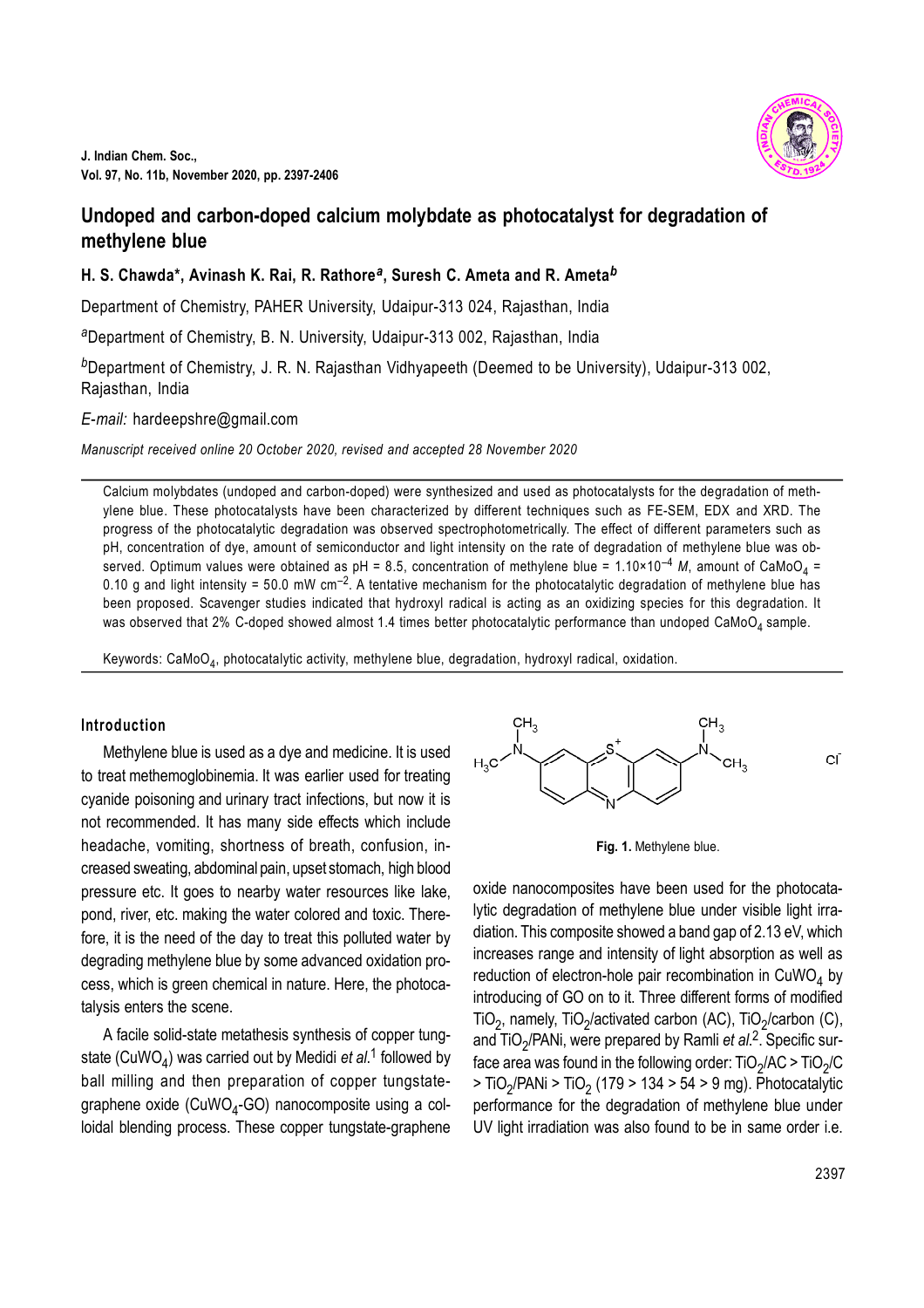98 > 84.7 > 69%. This order was attributed to the porosity and synergistic effect in the as-prepared samples. Dariani *et al*. 3 designed a photocatalytic reactor to study photocatalytic properties of TiO $_2$  nanoparticles in photodegradation of methylene blue using UV-A light. Various parameters were evaluated such as: initial dye concentration, mass of  $TiO<sub>2</sub>$ nanoparticles, pH, and TiO $_2$  nano-sized particles. It was observed that on reduction of TiO $_2$  particles from nano to micro scale, photodegradation becomes very slow. The photocatalytic efficiency for 10 nm TiO<sub>2</sub> nanoparticles was improved to 90% within 1 h and photodegradation was complete in about 2 h, which indicates that the photocatalytic activity increases with increasing surface area.

Three-dimensional flower-like SnS $_2$ (tin sulfide) was synthesized by Balu *et al.<sup>4</sup>* via a facile hydrothermal method. Core-shell structured SiO $_2$ @ $\alpha$ -Fe $_2$ O $_3$  nanocomposites were then deposited on the top of these SnS $_2$  flowers. The photocatalytic behavior of the SnS<sub>2</sub>-SiO<sub>2</sub>@ $\alpha$ -Fe<sub>2</sub> O<sub>3</sub> nanocomposites was investigated taking the methylene blue as model pollutant. It was reported that an effective photocatalytic activity for the degradation of methylene blue was enhanced especially for the 15 wt% SiO $_2$ @ $\alpha$ -Fe $_2$ O $_3$  nanocomposites on SnS<sub>2</sub> flowers. ZnO and 2% Fe-ZnO nanomaterials were prepared by Isai and Shrivastava<sup>5</sup> using a lowcost sol-gel method. It was revealed that as-synthesized nanomaterials have a hexagonal wurtzite structure and their average crystalline size is of the order 22 to 23 nm. The photocatalytic activity of these nanomaterials was monitored spectrophotometrically. The photocatalytic degradation of methylene blue was studied using ZnO and 2% Fe-ZnO nanopowder in presence of UV light irradiation. The effect of various operating parameters such as pH, dye concentration, contact time and catalyst dose was investigated. The maximum degradation of methylene blue was found to be 86% with ZnO and 92% with 2% Fe-ZnO.

Baeissa<sup>6</sup> used a sol-gel method to prepare ZnO nanoparticles, and then a photo-assisted deposition method to deposit indium on the surface of ZnO nanoparticles. The photocatalytic oxidation of methylene blue under visible light irradiation was carried out in the presence of the as-prepared nanoparticles. It was indicated that the indium was well dispersed on the surface of the ZnO nanoparticles and the surface area of the In/ZnO nanoparticles was smaller as com-

pared to ZnO nanoparticles as some of pores of the ZnO nanoparticles were blocked by the deposited metal indium. It was observed that In/ZnO nanoparticles (0.6 wt%) had the lowest band gap and exhibited highest photocatalytic activity for degradation of methylene blue. The performance of these nanoparticles was stable even after reusing it for five times. Vallejo *et al.<sup>7</sup>* synthesized doped ZnO powders using the sol-gel method, and then thin films were fabricated using the doctor blade technique. The photocatalytic degradation of methylene blue was studied in presence of Ag doped ZnO under visible irradiation in aqueous solution. It was reported that the samples were polycrystalline and ZnO was in wurtzite crystalline phase. The Ag-doped ZnO thin films had the lower band gap (2.95 eV). It was revealed that the Ag-doped ZnO thin films had the highest methylene blue photodegradation (45.1%), as compared to that of undoped ZnO thin films  $(2.7\%)$ .

Singh *et al.*<sup>8</sup> studied the degradation of methylene blue in an aqueous solution by nanometallic particles (NMPs). The effects of different parameters were studied such as NMP dosage, pH, concentration of dye and the amount of  $H_2O_2$ on the methylene blue degradation. The highest removal rate achieved was 100% with an initial dye concentration of 5 mg  $L^{-1}$ , followed by 99.6% with an initial concentration of 10 mg  $L^{-1}$  under following conditions: NMP (0.15 g  $L^{-1}$ ), concentration of  $H_2O_2$  (100 mM) and temperature (25°C). The degradation of methylene blue followed pseudo-first order kinetics. Visible light active bismuth vanadate (BiVO<sub>4</sub>) nanoparticles were prepared by Arumugam and Choi<sup>9</sup> via a facile hydrothermal method. The photocatalytic activity of as-prepared BiVO<sub>4</sub> photocatalyst was evaluated for the degradation of methylene blue under visible light irradiation. It was reported that about 91.9% degradation was there in 90 min. The effect of varying the experimental parameters was also studied such as catalyst amount, pH, and dye concentration.

Alkaykh *et al.*<sup>10</sup> synthesized nanophotocatalyst MnTiO<sub>3</sub> powders via sol-gel technique. Effect of various operating parameters on removal of methylene blue was studied such as amount of photocatalyst, dye concentration, pH and irradiation time. The photodegradation was found to be relatively higher using lower amount (0.005 g) of photocatalyst. It reached rate of 75% and 70% after 240 min for mixed <code>MnTiO $_3$ /TiO $_2$ </code> and pure <code>MnTiO $_3$ </code> nanocatalysts. The photocatalytic degradation of methylene blue followed pseudo-first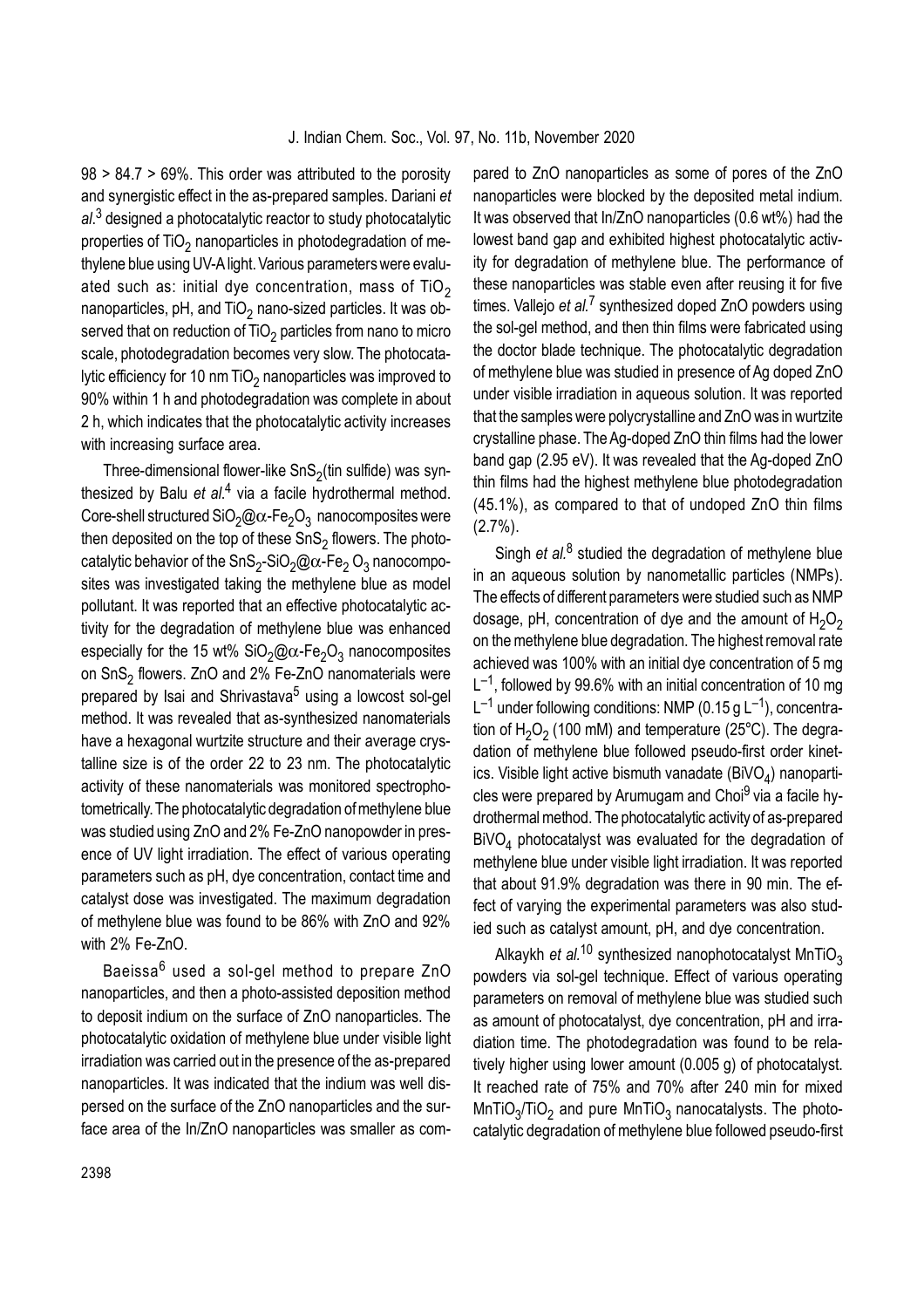order kinetics. These results support use of effective and lowcost MnTiO $_3$  photocatalyst for the decomposition of organic pollutants to water under natural sunlight. A novel catalytic system was developed by Dou *et al.*11 through activating NaHSO $_3$  with CoO nanoparticles. The CoO nanoparticles were synthesized via a facile one-pot hydrothermal method, which was followed by calcination. The degradation rate of 91.5% for methylene blue was observed in one min, which reached to 99.4% in six min using the CoO/NaHSO $_3$  system. They proposed that sulfate and hydroxyl radicals are responsible for this enhanced degradation of dye with CoO/ NaHSO<sub>3</sub> system.

Titanate was prepared by Tayeb *et al.*12 via hydrothermal treatment using TiO $_2$  and NaOH as precursors. The effect of some operating parameters was also examined. It was reported that the methylene blue degradation was effective in the sample of dye concentration (5 to 10 ppm), catalyst dose  $(0.25$  to  $0.50$  g) and pH  $(1.4$  to  $12.6)$ . The operating parameter values were optimized as: concentration of methylene blue (5.45 ppm), dose of TiO $_2$  (0.50 g L $^{-1}$ ) and pH (11.89). It was revealed that the percentage of degradation was more than 99% under these conditions. Photocatalytic degradation of methylene blue has been investigated by Abdullah *et al*.<sup>13</sup> using polyvinylidene fluoride (PVDF)/TiO<sub>2</sub> membrane. The performance of the membrane followed the order: 9 wt% TiO<sub>2</sub>/PVDF > 6 wt% TiO<sub>2</sub>/PVDF > 3 wt% TiO<sub>2</sub>/PVDF > undoped PVDF. There was a synergistic effect of incorporating the TiO $_2$  photocatalyst into the PVDF membrane. Rate of degradation of methylene blue followed first order kinetics. Mohabansi *et al.*14 observed degradation of an aqueous solution of methylene blue dye in presence of titanium dioxide and zinc oxide UV light. The rate of degradation was monitored spectrophotometrically. Effects of some parameters on dye degradation were investigated such as the pH,  ${\sf H_2O_2\!\!}{}'$ COD ratio and the amounts of catalyst. It was revealed that ZnO is a better photocatalyst as compared to TiO $_2$  in terms of percentage degradation of methylene blue. It was observed that maximum decolorizing efficiency was there in less than 90 min with 50 mg 750 mL $^{-1}$  of ZnO catalyst dose.

Pathak *et al.*<sup>15</sup> used a composite of CaMoO<sub>4</sub> with MWCNT to degrade Bismarck brown with optimum rate of  $1.87 \times 10^{-4}$ s<sup>-1</sup>. Photocatalytic properties of composite of graphene oxide with  $\text{CaMoO}_4$  has also been reported by Mostafa and Mashkani<sup>16</sup>.

Aghajani and Hosseinpour-Mashkani<sup>17</sup> prepared  $\mathsf{Ce}(\mathsf{MoO}_4)_2@ \mathsf{TiO}_2$  using ultrasonically synthesized  $\text{Ce}(\text{MoO}_4)_2$  nanostructure coupled with  $\text{TiO}_2$  nanoparticles. The photocatalytic properties of molybdate-based n-n heterostructure was investigated for the degradation of methyl orange and rhodamine B under UV-Vis light irradiation. It was reported that photocatalytic yield of Ce(MoO $_4)_2$ @TiO $_2$ exhibited a 30% enhancement as compared to Ce(MoO $_4)_2$ . DRS results demonstrated that the band gap of  $\mathsf{Ce}(\mathsf{MoO}_4)_2\textcircled$ TiO $_2$  was found to be 3.3 eV. About 95 and 93% of methyl orange and rhodamine B were degraded in 50 min, respectively.

Strontium molybdate (SrMoO<sub>4</sub>) nanostructures were synthesized by Hosseinpour-Mashkani *et al*. <sup>18</sup> via a sonochemical method. They used strontium(II) nitrate and ammonium heptamolybdate tetrahydrate as precursors and glucose and lactose as capping agents. The photocatalytic degradation of methyl orange was observed in presence of nanocrystalline SrMoO<sub>4</sub> under ultraviolet light irradiation.

A novel silver-doped tetragonal phase of cadmium molybdate nanoparticles (Ag<sup>0</sup>-CdMoO<sub>4</sub>) were synthesized by them using sonochemical method<sup>19</sup>. Here, sucrose was applied as a green capping agent. Photocatalytic activities of the Ag<sup>0</sup>-CdMoO<sub>4</sub> samples were evaluated for degradation of methyl orange dye under visible light irradiation and the best photocatalytic activity has been observed with the sample containing 0.5 mol of Ag as compared to other samples.

Hosseinpour-Mashkani *et al.*20 also synthesized zinc molybdate rod-like nanostructures by precipitation method in the presence of surfactants such as sodium dodecyl sulfate, polyethylene glycol, and cetyltrimethylammonium bromide. Photocatalytic properties of nanocrystalline zinc molybdate were evaluated for the photocatalytic degradation of methyl orange under visible light irradiation.

#### **Experimental**

*Materials used and method:*

#### *Chemicals used:*

Methylene blue (Himedia), ammonium molybdate (Thermo Fischer), calcium chloride (Merck), and glucose (Thermo Fischer) were used in present investigations. Double distilled water is used throughout the investigation.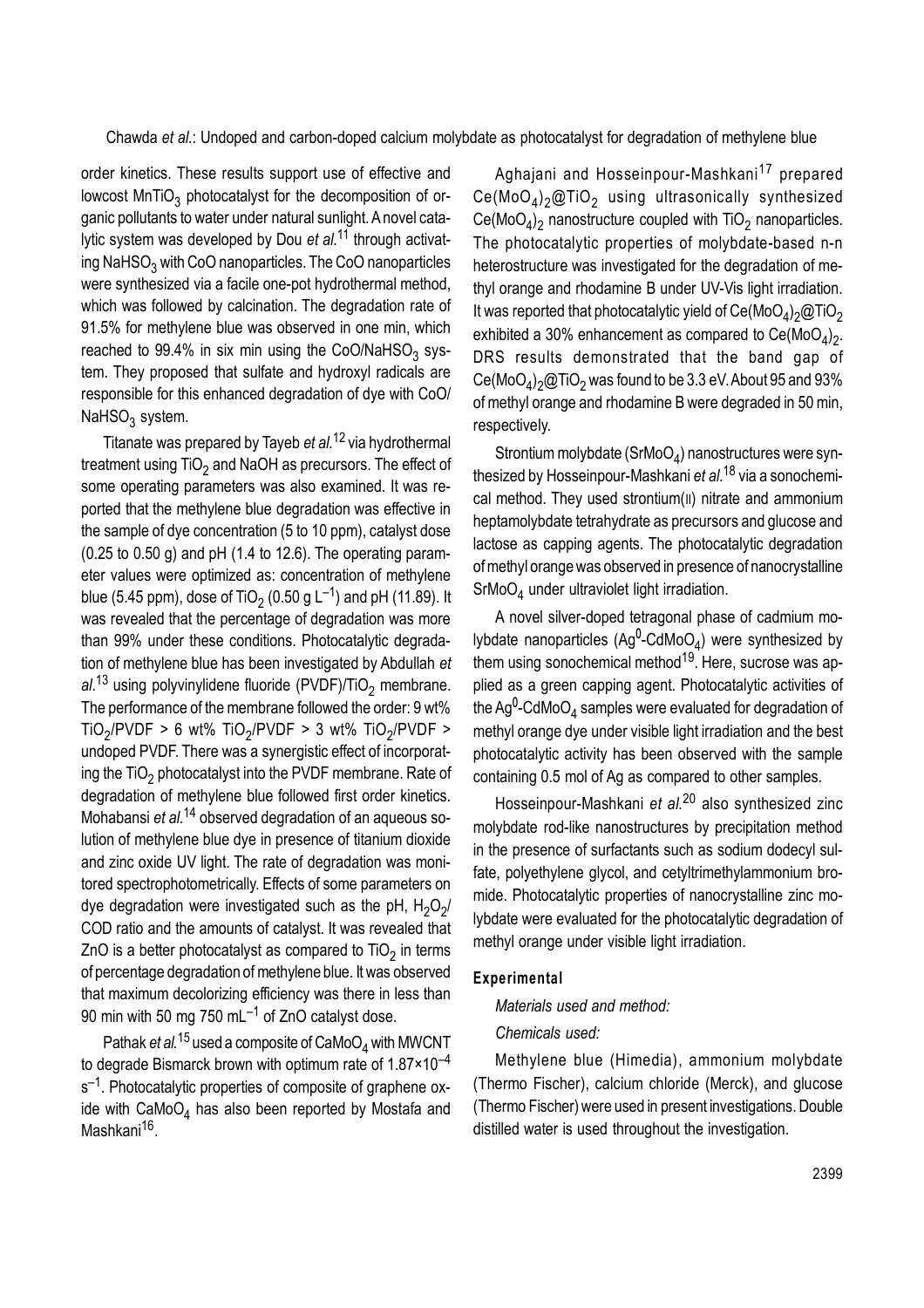#### *Preparation of photocatalysts:*

Undoped calcium molybdate was synthesized by hydrothermal method using Teflon coated autoclave at 200ºC. 4.9 g (NH<sub>4</sub>)<sub>2</sub>MoO<sub>4</sub> and 3.66 g CaCl<sub>2</sub>.2H<sub>2</sub>O were weighed in stoichiometric proportions. Ammonium molybdate was dissolved in 10 mL doubly distilled water with continuous stirring (solution A) and calcium chloride was also dissolved in 10 mL doubly distilled water (solution B). Solution B was slowly added into the solution A under vigorous stirring for 30 min. Few drops of aqueous NaOH (1 *N*) were added with constant stirring until it gave white colored precipitates. Then it was filtered, washed with water and dried at 80ºC. The resulting solid was calcined for 3 h at 200ºC.

Carbon-doped calcium molybdate was synthesized as follows: 4.9 g (NH<sub>4</sub>)<sub>2</sub>MoO<sub>4</sub>, 3.66 g CaCl<sub>2</sub>.2H<sub>2</sub>O and glucose (0.125, 0.25 and 0.375 g for 1, 2 and 3% carbon doping) were separately dissolved in 10 mL distilled water. Few drops of aq. NaOH (1 *N*) were used. The solution was heated up to 200ºC for 90 min, filtered, washed with water and dried at 80ºC.

### *Photocatalytic degradation:*

Some control experiments were also carried out. 2.5 mL of dye solution (1.10×10–3 *M*) was taken in volumetric flask of 250 mL capacity. The solution was diluted with distilled water so that the concentration of dye solution became 1.0×10–4 *M*. The solution was divided in to four equal parts-

(i) In the first beaker, only dye solution was taken and kept in the dark.

(ii) In the second beaker, only dye solution was taken

and exposed to the light.

(iii) In the third beaker, 0.10 g undoped calcium molybdate or C-doped (1, 2 or 3%) calcium molybdate (photocatalyst) was added to the dye solution and kept in dark.

(iv) In the fourth beaker, 0.10 g undoped calcium molybdate or C-doped (1, 2 or 3%) calcium molybdate (photocatalyst) was added to the dye solution and exposed to the light.

After few hours, the absorbance of the solution in each beaker was measured with the help of a spectrophotometer. It was found that the solutions of the first three beakers in each case had almost the same absorbance as initial absorbance, while absorbance of reaction mixture in fourth beaker foe each case had considerable decrease in absorbance as compared to its initial value, indicating that undoped calcium molybdate or C-doped (1, 2 and 3%) calcium molybdate and light both are necessary for degradation of methylene blue. Hence, this was concluded that the reaction is photocatalytic in nature and not chemical and photochemical.

#### **Results and discussion**

### *Characterization:*

*Field Emission Scanning Electron Microscopy (FE-SEM):*

The morphology of the particles were examined using Field Emission Scanning Electron Microscope (Nova NanoSEM, model) operated at a voltage of 15 kV. The microstructural characterization of undoped  $\texttt{CaMoO}_4$  and  $\texttt{C-}$ doped  $2\%$  CaMoO<sub>4</sub> were carried out via field emission scanning electron microscopy. The FE-SEM images of the undoped CaMoO $_4$  and C-doped (2%) CaMoO $_4$  (glucose was used as C source) are presented in Fig. 2.



Fig. 2. FE-SEM Images of (a) undoped  $\text{CaMoO}_4$  and (b) 2% C-doped  $\text{CaMoO}_4$ .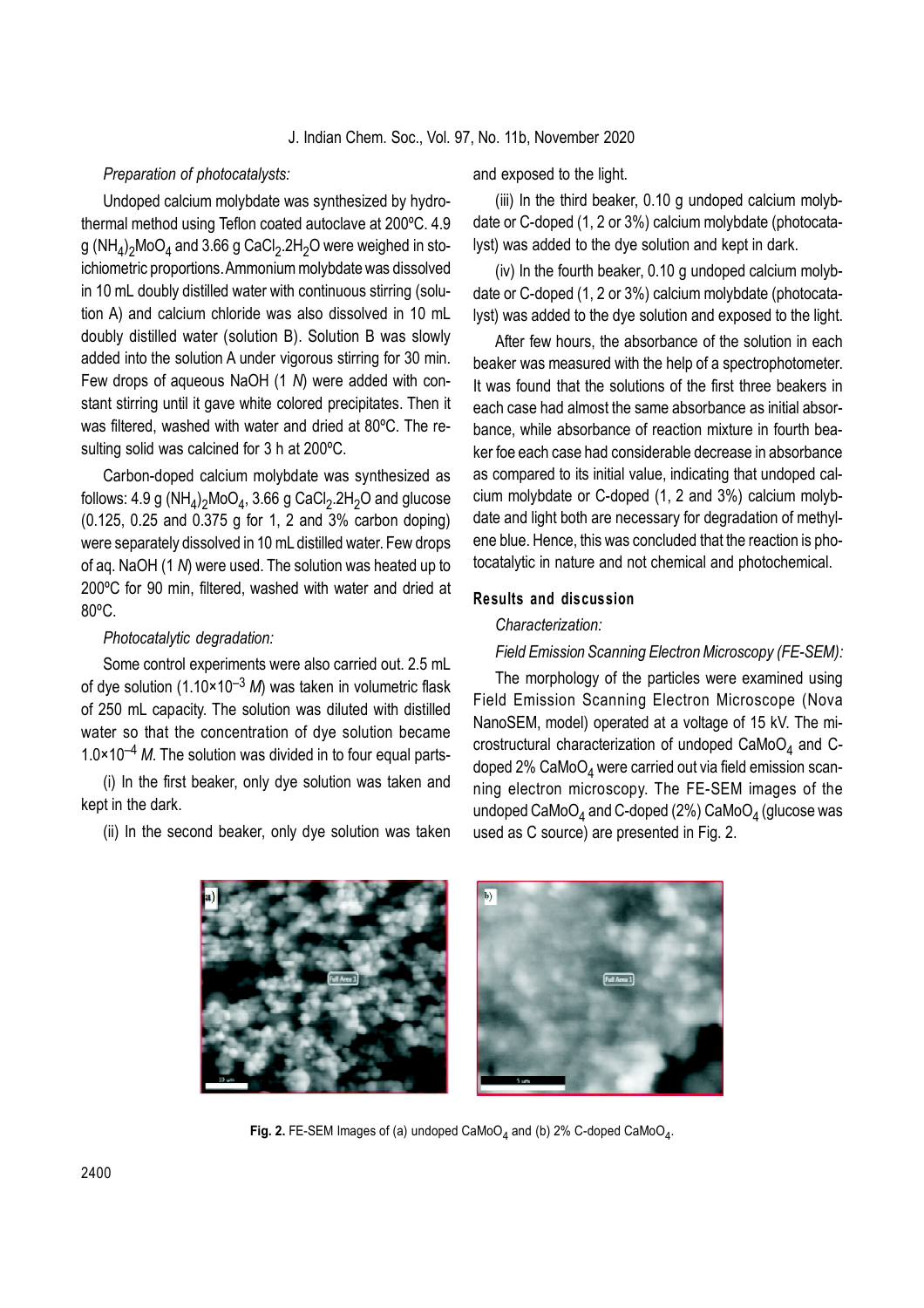Chawda *et al.*: Undoped and carbon-doped calcium molybdate as photocatalyst for degradation of methylene blue

### *Energy dispersive X-ray analysis (EDX):*

EDX analysis was performed to study the chemical composition of the samples. EDX spectra of undoped CaMoO $_4$ , and C-doped (2%)  $\mathsf{CaMoO}_4$ are presented in Figs. 3 and 4 respectively. An estimation of carbon content in C-doped  $\textsf{CaMoO}_4$  was also obtained from EDX measurements.

It is clear from these figures that undoped  $CaMoO<sub>A</sub>$  contains only Ca, Mo and O and no other impurity. Hence, it is pure CaMoO $_4$ . EDX of C-doped (2%) CaMoO $_4$  showed a peak of carbon confirming the doping of carbon.

#### *X-Ray diffraction analysis (XRD):*

XRD of as-prepared CaMoO $_4$  composite was recorded by the X-ray diffractometer (XRD) (P analytical X Pert Pro) using CuK $\alpha$  radiation ( $\lambda$  = 1.54060 nm) in the 20 scanning ranges from 20 $^{\circ}$  to 80 $^{\circ}$  with a scan rate at 10 $^{\circ}$  min<sup>-1</sup>. The applied voltage and current were 40 KV and 40 mA, respectively. The powder XRD pattern of as-prepared CaMoO $_4$  composite and C-doped CaMoO<sub> $4$ </sub> (2%) are given in Figs. 5 and 6, respectively.

0.0320 g of methylene blue was dissolved in 100.0 mL of



Lsec: 30.0 0 Cnts 0.000 keV Det: Octane Plus Det

Fig. 3. EDX of undoped CaMoO<sub>4</sub>.



Lsec: 30.0 0 Cnts 0.000 keV Det: Octane Plus Det

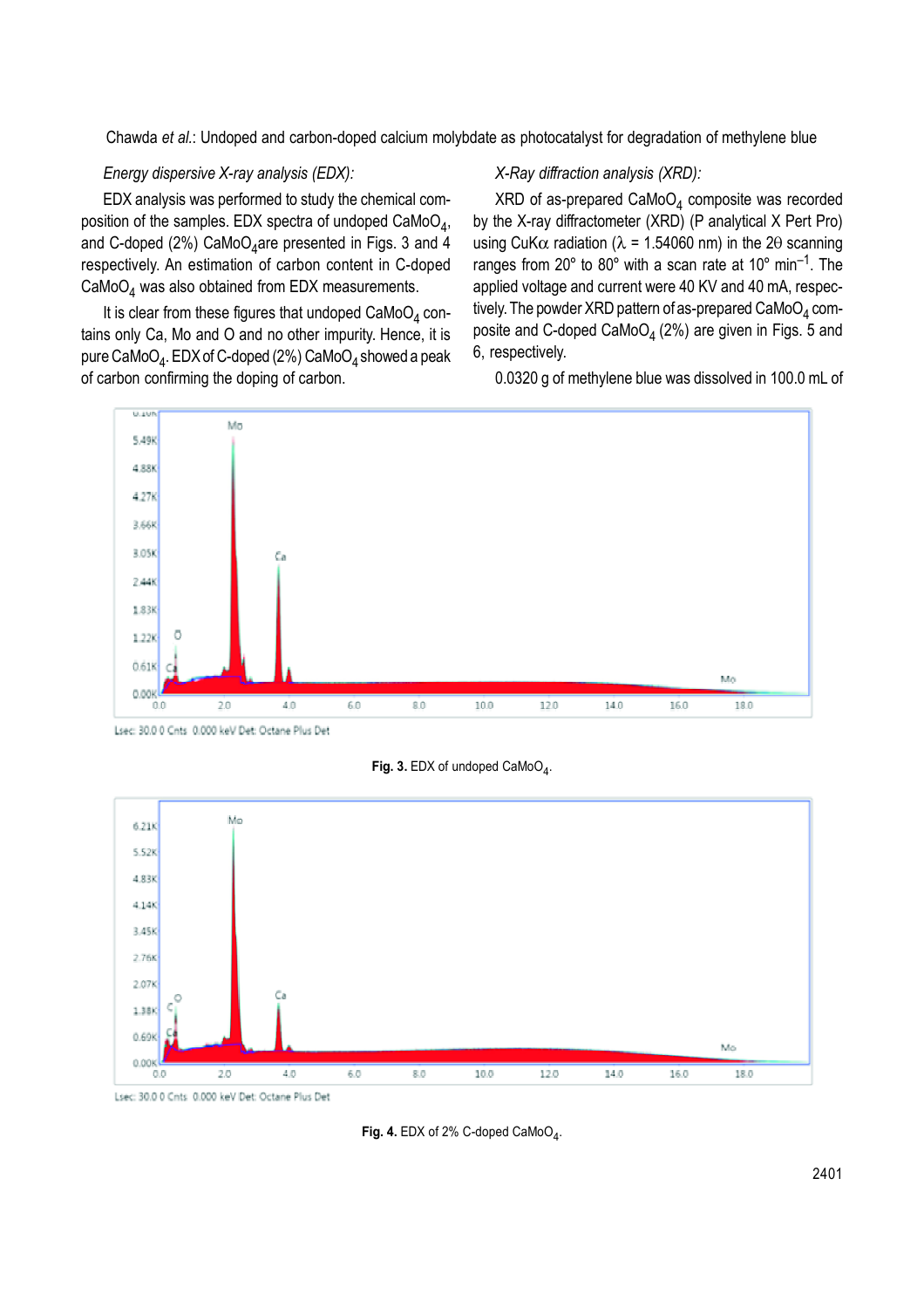J. Indian Chem. Soc., Vol. 97, No. 11b, November 2020



Fig. 6. XRD of 2% C-doped CaMoO<sub>4</sub>.

doubly distilled water so that the concentration of dye solution was 1.0×10–3 *M*. It was used as a stock solution. This solution was further diluted. 50 mL dye solution of  $1.10 \times 10^{-4}$ *M* concentration was taken in a beaker. The pH of this solution was adjusted to 8.5 and 0.10 g of catalyst undoped, 1, 2 or 3% C-doped CaMoO $_4$  added in it, separately. Now this reaction mixture was exposed to a 200 W tungsten lamp. A water filter was used to cut off thermal radiations. An aliquot of 2 mL was taken out from the reaction mixture at regular time intervals and its absorbance (*A*) was observed at 665 nm.

It was observed that the absorbance decreases with increasing time of exposure. A plot of 1 + log *A* versus time was observed to be linear, which shows that the reaction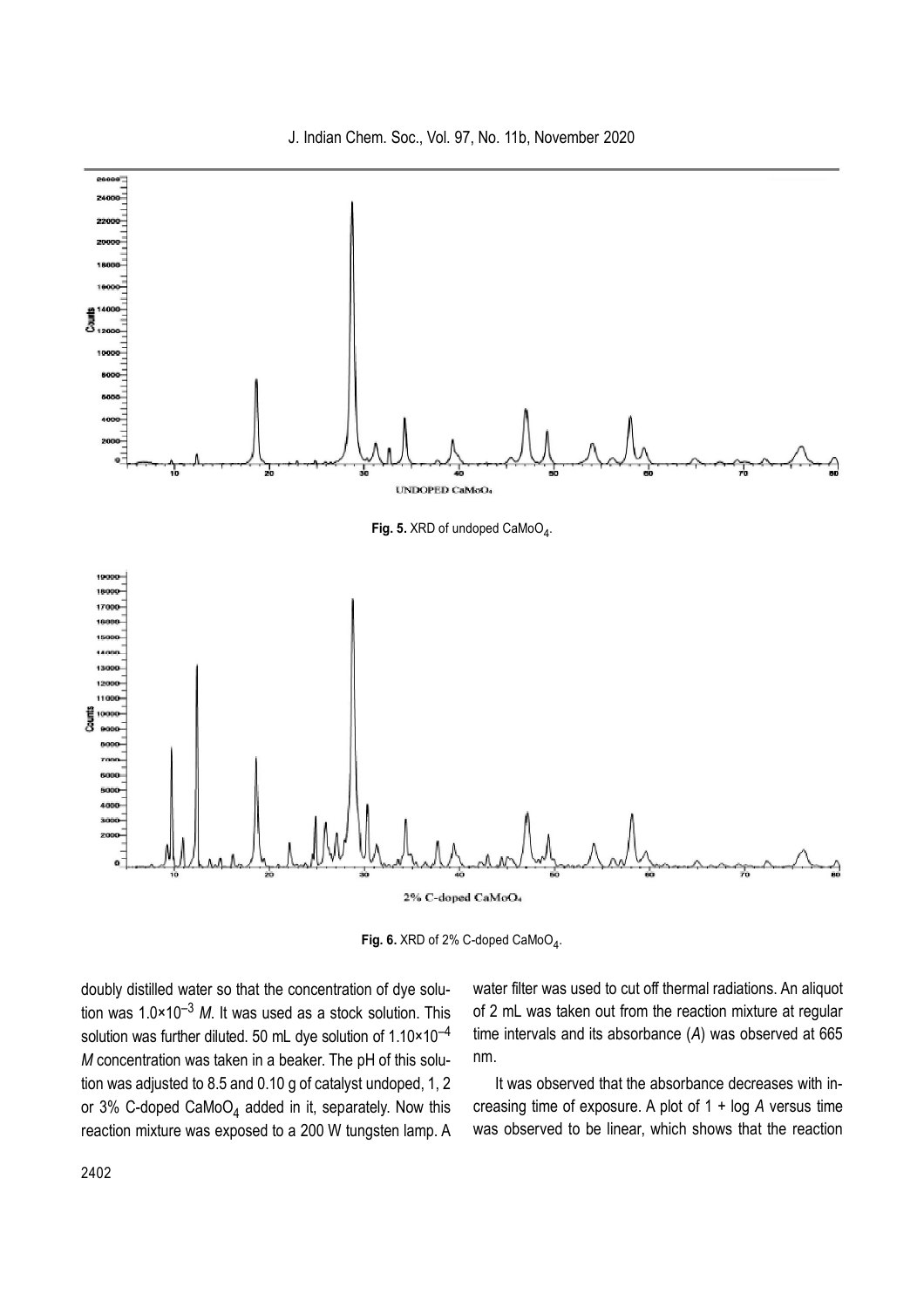Chawda *et al.*: Undoped and carbon-doped calcium molybdate as photocatalyst for degradation of methylene blue

follows pseudo-first order kinetics. The rate constant was calculated by the rate expression (1).

# *Effect of pH:*

 $k = 2.303 \times$ Slope (1) The results of typical runs for photocatalytic degradation of methylene blue using undoped, 1, 2 and 3% C-doped  $\mathsf{CaMoO}_4$  are represented in Table 1 and graphically presented in Fig. 7.

3% C-Doped CaMoO $_4$  = 8.32×10<sup>-5</sup> s<sup>-1</sup>

The effect of pH on the rate of degradation was investigated in pH range 7.5–10.0 for undoped 1, 2 and 3% Cdoped CaMoO $_4$ , keeping all other parameters identical. The results are summarized in Table 2. It was observed that with an increase in pH, rate of reaction also increases. After attaining the maximum value at pH 8.5, rate decreases with a

|            |                                                                       |              |                               | Table 1. Typical runs |                               |              |                                            |             |
|------------|-----------------------------------------------------------------------|--------------|-------------------------------|-----------------------|-------------------------------|--------------|--------------------------------------------|-------------|
|            | [Methylene blue] = $1.10 \times 10^{-4}$ M                            |              |                               |                       |                               |              | Amount of photocatalyst = $0.10$ g         |             |
| $pH = 8.5$ |                                                                       |              |                               |                       |                               |              | Light intensity = 50.0 mW $cm^{-2}$        |             |
| Time       | CaMoO <sub>4</sub>                                                    |              | 1% C-Doped CaMoO <sub>4</sub> |                       | 2% C-Doped CaMoO <sub>4</sub> |              | 3% C-Doped CaMoO <sub><math>4</math></sub> |             |
| (min)      | Absorbance (A)                                                        | $1 + \log A$ | Absorbance (A)                | $1 + \log A$          | Absorbance (A)                | $1 + \log A$ | Absorbance (A)                             | $1 + log A$ |
| 0          | 0.708                                                                 | 0.8500       | 0.724                         | 0.8597                | 0.708                         | 0.8500       | 0.708                                      | 0.8500      |
| 10         | 0.649                                                                 | 0.8122       | 0.664                         | 0.8222                | 0.616                         | 0.7896       | 0.676                                      | 0.8299      |
| 20         | 0.589                                                                 | 0.7701       | 0.593                         | 0.7731                | 0.537                         | 0.7300       | 0.646                                      | 0.8102      |
| 30         | 0.539                                                                 | 0.7316       | 0.537                         | 0.7300                | 0.472                         | 0.6739       | 0.608                                      | 0.7839      |
| 40         | 0.487                                                                 | 0.6875       | 0.491                         | 0.6911                | 0.414                         | 0.6170       | 0.582                                      | 0.7649      |
| 50         | 0.447                                                                 | 0.6503       | 0.434                         | 0.6375                | 0.355                         | 0.5502       | 0.549                                      | 0.7396      |
| 60         | 0.409                                                                 | 0.6117       | 0.389                         | 0.5899                | 0.315                         | 0.4983       | 0.517                                      | 0.7135      |
| 70         | 0.373                                                                 | 0.5717       | 0.355                         | 0.5502                | 0.282                         | 0.4502       | 0.496                                      | 0.6955      |
| 80         | 0.337                                                                 | 0.5276       | 0.303                         | 0.4814                | 0.240                         | 0.3802       | 0.473                                      | 0.6749      |
| 90         | 0.309                                                                 | 0.4900       | 0.286                         | 0.4564                | 0.211                         | 0.3243       | 0.447                                      | 0.6503      |
|            | Rate constant $(k)$ for:                                              |              |                               |                       |                               |              |                                            |             |
|            | Undoped CaMoO <sub>4</sub> = $1.59 \times 10^{-4}$ s <sup>-1</sup>    |              |                               |                       |                               |              |                                            |             |
|            | 1% C-Doped CaMoO <sub>4</sub> = $1.73 \times 10^{-4}$ s <sup>-1</sup> |              |                               |                       |                               |              |                                            |             |
|            | 2% C-Doped CaMoO <sub>4</sub> = $2.22 \times 10^{-4}$ s <sup>-1</sup> |              |                               |                       |                               |              |                                            |             |



**Fig. 7.** Typical runs.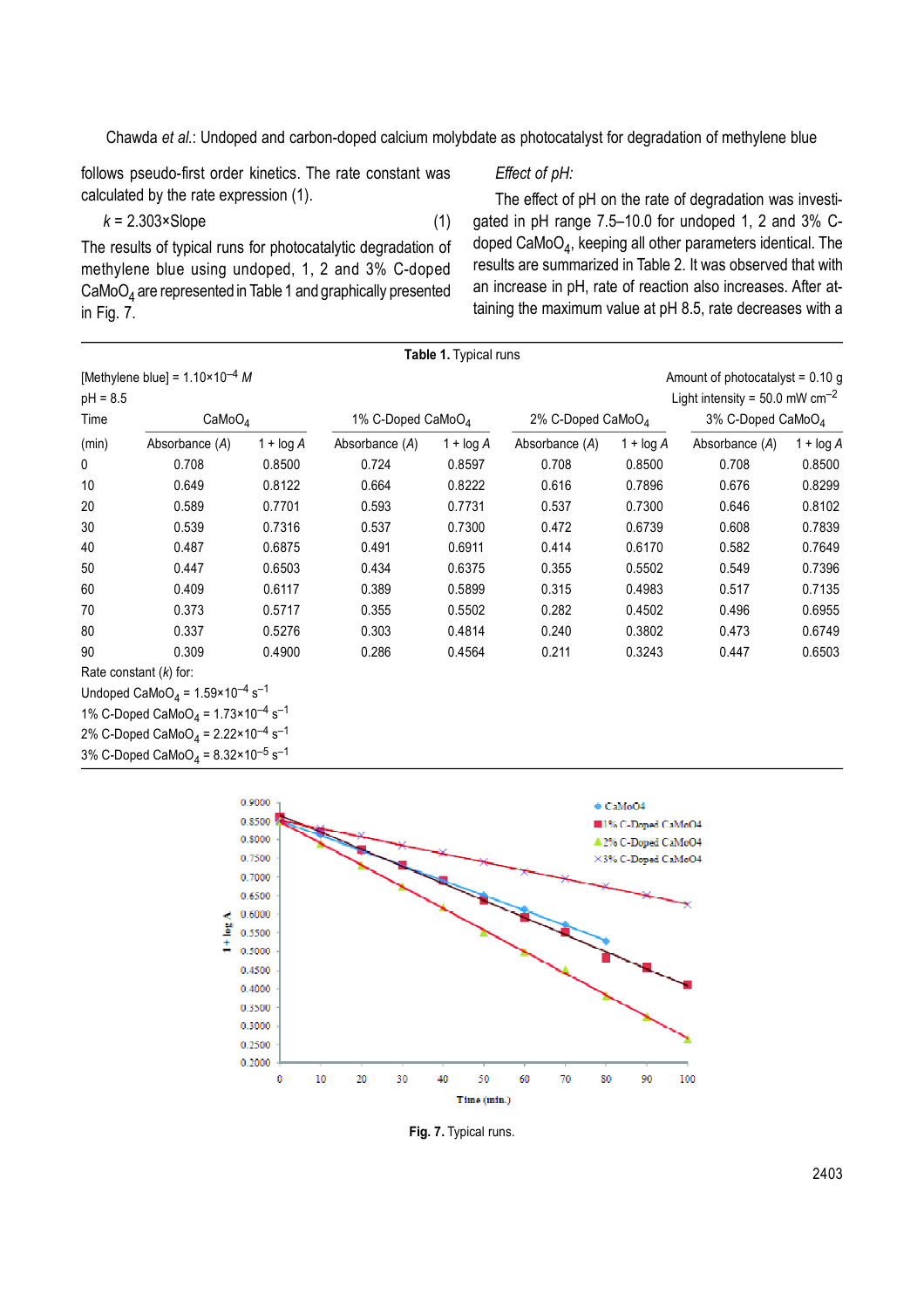|      |                                            | Table 2. Effect of pH                |                                      |                                      |
|------|--------------------------------------------|--------------------------------------|--------------------------------------|--------------------------------------|
|      | [Methylene blue] = $1.10 \times 10^{-4}$ M |                                      |                                      | Light intensity = 50.0 mW $cm^{-2}$  |
|      | Amount of photocatalyst = $0.10$ g         |                                      |                                      |                                      |
| pH   | CaMoO <sub>4</sub>                         | 1% C-Doped CaMoO <sub>4</sub>        | 2% C-Doped CaMoO <sub>4</sub>        | $3\%$ C-Doped CaMoO <sub>4</sub>     |
|      | Rate constant                              | Rate constant                        | Rate constant                        | Rate constant                        |
|      | $(k) \times 10^4$ (s <sup>-1</sup> )       | $(k) \times 10^4$ (s <sup>-1</sup> ) | $(k) \times 10^4$ (s <sup>-1</sup> ) | $(k) \times 10^5$ (s <sup>-1</sup> ) |
| 7.5  | 1.16                                       | 1.06                                 | 1.61                                 | 5.41                                 |
| 8.0  | 1.40                                       | 1.37                                 | 1.84                                 | 7.17                                 |
| 8.5  | 1.59                                       | 1.73                                 | 2.22                                 | 8.32                                 |
| 9.0  | 1.26                                       | 1.21                                 | 1.01                                 | 7.80                                 |
| 9.5  | 1.01                                       | 0.98                                 | 0.82                                 | 7.07                                 |
| 10.0 | 0.82                                       | 0.74                                 | 0.65                                 | 6.32                                 |

J. Indian Chem. Soc., Vol. 97, No. 11b, November 2020

further increase in pH. In this case, the presence of scavenger (2-propanol) affect the rate of reaction adversely and hence, it may be concluded that "OH radicals do participate in the degradation as an active oxidizing species.

### *Effect of dye concentration:*

The effect of variation of concentration of methylene blue on its degradation rate has been observed in the range from 0.5×10–5 to 1.30×10–5 *M* for undoped 1, 2 and 3% C-doped  $\mathsf{CaMoO}_4$  keeping all other parameters same. The results are given in Table 3. It has been observed that the rate of degradation increases with increasing concentration of dye up to 1.10×10<sup>-4</sup> M for undoped, 1, 2 and 3% C-doped CaMoO<sub>4</sub>. Further increase in concentration beyond this limit resulted in a decrease in degradation rate. This may be explained on the basis that on increasing the concentration of dye, the

rate of reaction increases as more molecules of dyes were available for excitation and energy transfer but on further increasing concentration of dye, the rate of reaction decreases. This may be explained on the basis that after reaching an optimum concentration, the dye may start acting as an internal filter itself. It will not permit the desired light intensity to reach the surface of the photocatalyst and as a result, the rate of photocatalytic degradation decreases.

### *Effect of amount of photocatalyst:*

The effect of variation of the amount of photocatalyst on the rate of dye degradation has been observed in the range from 0.04 to 0.14 g and the results are reported in Table 4. It was observed that the rate of degradation increases on increasing the amount of photocatalyst, but up to a certain amount of photocatalyst (0.10 g), for; undoped and 1, 2 and

|                                    |                                                       | Table 3. Effect of dye concentration                  |                                                       |                                                       |
|------------------------------------|-------------------------------------------------------|-------------------------------------------------------|-------------------------------------------------------|-------------------------------------------------------|
| $pH = 8.5$                         |                                                       |                                                       |                                                       | Light intensity = $50.0$ mW cm <sup>-2</sup>          |
| Amount of photocatalyst = $0.10 g$ |                                                       |                                                       |                                                       |                                                       |
| [Methylene blue]                   | CaMoO <sub>4</sub>                                    | 1% C-Doped CaMoO <sub>4</sub>                         | 2% C-Doped CaMoO <sub>4</sub>                         | 3% C-Doped CaMo $O_4$                                 |
| $\times 10^4$ M                    | Rate constant<br>$(k) \times 10^4$ (s <sup>-1</sup> ) | Rate constant<br>$(k) \times 10^4$ (s <sup>-1</sup> ) | Rate constant<br>$(k) \times 10^4$ (s <sup>-1</sup> ) | Rate constant<br>$(k) \times 10^5$ (s <sup>-1</sup> ) |
| 0.50                               | 0.53                                                  | 0.62                                                  | 0.72                                                  | 5.00                                                  |
| 0.60                               | 0.60                                                  | 0.70                                                  | 0.84                                                  | 5.48                                                  |
| 0.70                               | 0.72                                                  | 0.81                                                  | 0.97                                                  | 5.74                                                  |
| 0.80                               | 0.89                                                  | 0.94                                                  | 1.03                                                  | 6.33                                                  |
| 0.90                               | 1.00                                                  | 1.12                                                  | 1.44                                                  | 7.00                                                  |
| 1.00                               | 1.26                                                  | 1.54                                                  | 1.68                                                  | 7.41                                                  |
| 1.10                               | 1.59                                                  | 1.73                                                  | 2.22                                                  | 8.32                                                  |
| 1.20                               | 1.02                                                  | 1.24                                                  | 1.66                                                  | 7.20                                                  |
| 1.30                               | 0.86                                                  | 0.93                                                  | 1.30                                                  | 6.36                                                  |
|                                    |                                                       |                                                       |                                                       |                                                       |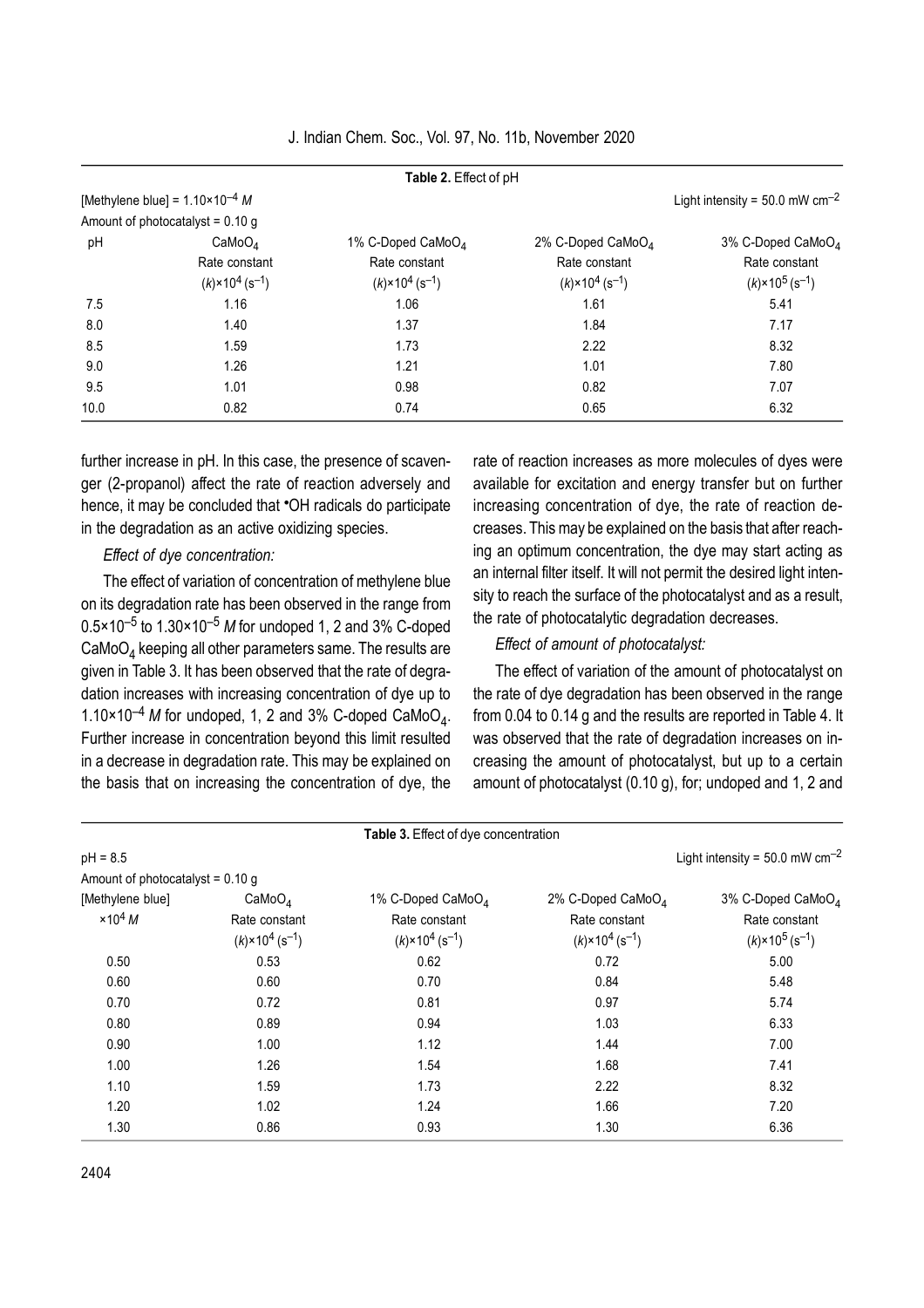|                                            |                                      | Table 4. Effect of amount of photocatalyst |                                      |                                            |  |
|--------------------------------------------|--------------------------------------|--------------------------------------------|--------------------------------------|--------------------------------------------|--|
| $pH = 8.5$                                 |                                      |                                            |                                      | Light intensity = 50.0 mW $cm^{-2}$        |  |
| [Methylene blue] = $1.10 \times 10^{-4}$ M |                                      |                                            |                                      |                                            |  |
| Photocatalyst                              | CaMoO <sub>4</sub>                   | 1% C-Doped CaMoO <sub>4</sub>              | 2% C-Doped CaMoO <sub>4</sub>        | 3% C-Doped CaMoO <sub>4</sub>              |  |
| (g)                                        | Rate constant                        | Rate constant                              | Rate constant                        | Rate constant                              |  |
|                                            | $(k) \times 10^4$ (s <sup>-1</sup> ) | $(k) \times 10^4$ (s <sup>-1</sup> )       | $(k) \times 10^4$ (s <sup>-1</sup> ) | $(k) \times 10^5$ (s <sup>-1</sup> )       |  |
| 0.04                                       | 0.73                                 | 0.76                                       | 1.06                                 | 6.83                                       |  |
| 0.06                                       | 0.90                                 | 0.98                                       | 1.41                                 | 7.16                                       |  |
| 0.08                                       | 1.06                                 | 1.34                                       | 1.77                                 | 7.84                                       |  |
| 0.10                                       | 1.59                                 | 1.73                                       | 2.22                                 | 8.32                                       |  |
| 0.11<br>1.60                               |                                      | 1.73                                       | 2.22                                 | 8.31                                       |  |
| 0.12<br>1.59                               |                                      | 1.74                                       | 2.20                                 | 8.32                                       |  |
| 0.13                                       | 1.59                                 | 1.73                                       | 2.22                                 | 8.31                                       |  |
| 0.14                                       | 1.60                                 | 1.74                                       | 2.22                                 | 8.32                                       |  |
|                                            |                                      | Table 5. Effect of light intensity         |                                      |                                            |  |
| $pH = 8.5$                                 |                                      |                                            |                                      | [Methylene blue] = $1.10 \times 10^{-4}$ M |  |
| Amount of photocatalyst = $0.10$ g         |                                      |                                            |                                      |                                            |  |
|                                            | CaMoO <sub>4</sub>                   | 1% C-Doped CaMoO <sub>4</sub>              | 2% C-Doped CaMoO <sub>4</sub>        | 3% C-Doped CaMoO <sub>4</sub>              |  |
| Light Intensity                            | Rate constant                        | Rate constant                              | Rate constant                        | Rate constant                              |  |
| (mW $cm^{-2}$ )                            | $(k) \times 10^4$ (s <sup>-1</sup> ) | $(k) \times 10^4$ (s <sup>-1</sup> )       | $(k) \times 10^4$ (s <sup>-1</sup> ) | $(k) \times 10^5$ (s <sup>-1</sup> )       |  |
| 30.0                                       | 0.84                                 | 0.99                                       | 1.64                                 | 6.12                                       |  |
| 40.0                                       | 1.17                                 | 1.32                                       | 1.83                                 | 7.65                                       |  |
| 50.0                                       | 1.59                                 | 1.73                                       | 2.22                                 | 8.32                                       |  |
| 60.0                                       | 1.32                                 | 1.64                                       | 2.01                                 | 8.06                                       |  |
| 70.0                                       | 1.11                                 | 1.46                                       | 1.88                                 | 7.86                                       |  |

Chawda *et al.*: Undoped and carbon-doped calcium molybdate as photocatalyst for degradation of methylene blue

3% C-doped CaMoO $_4$ . But after this point, the rate of reaction becomes virtually constant and it shows saturation likebehavior. This may be explained on the basis that with an increase in the amount of photocatalyst, the exposed surface area of photocatalyst will increase and therefore, the rise in the rate of reaction has been observed, but with further increasing the amount of photocatalyst only the thickness of the layer will increase (and not the exposed surface area) and hence, a plateau was obtained.

## *Effect of light intensity:*

The effect of light intensity on the rate of degradation of dye was also investigated by changing the intensity of light from 30.0 to 70.0 mW  $cm^{-2}$ . The observations are presented in Table 5. The results indicate that the reaction increases with increasing light intensity and maximum rate was found at 50.0 mW cm $^{-2}$  for undoped, 1, 2 and 3% C-doped CaMoO $_4$ . It may be explained on the basis that as the light intensity

was increased, the number of photons striking per unit time per unit area of photocatalyst will also increase, resulting in higher rate of degradation. Further increase in the light intensity may start some side thermal reactions and therefore, higher intensities of light have been avoided.

### *Mechanism:*

On the basis of experimental observations, the following tentative mechanism has been suggested for photocatalytic degradation of methylene blue.

$$
{}^{1}MB_{0} \xrightarrow{hv} {}^{1}MB_{1} \tag{2}
$$

$$
{}^{1}MB_{1} \xrightarrow{ISC} {}^{3}MB_{1} \tag{3}
$$

$$
SC \xrightarrow{hv} e^{-} (CB) + h^{+} (VB)
$$
 (4)

$$
h^+ + OH^- \rightarrow \text{`OH} \tag{5}
$$

2405